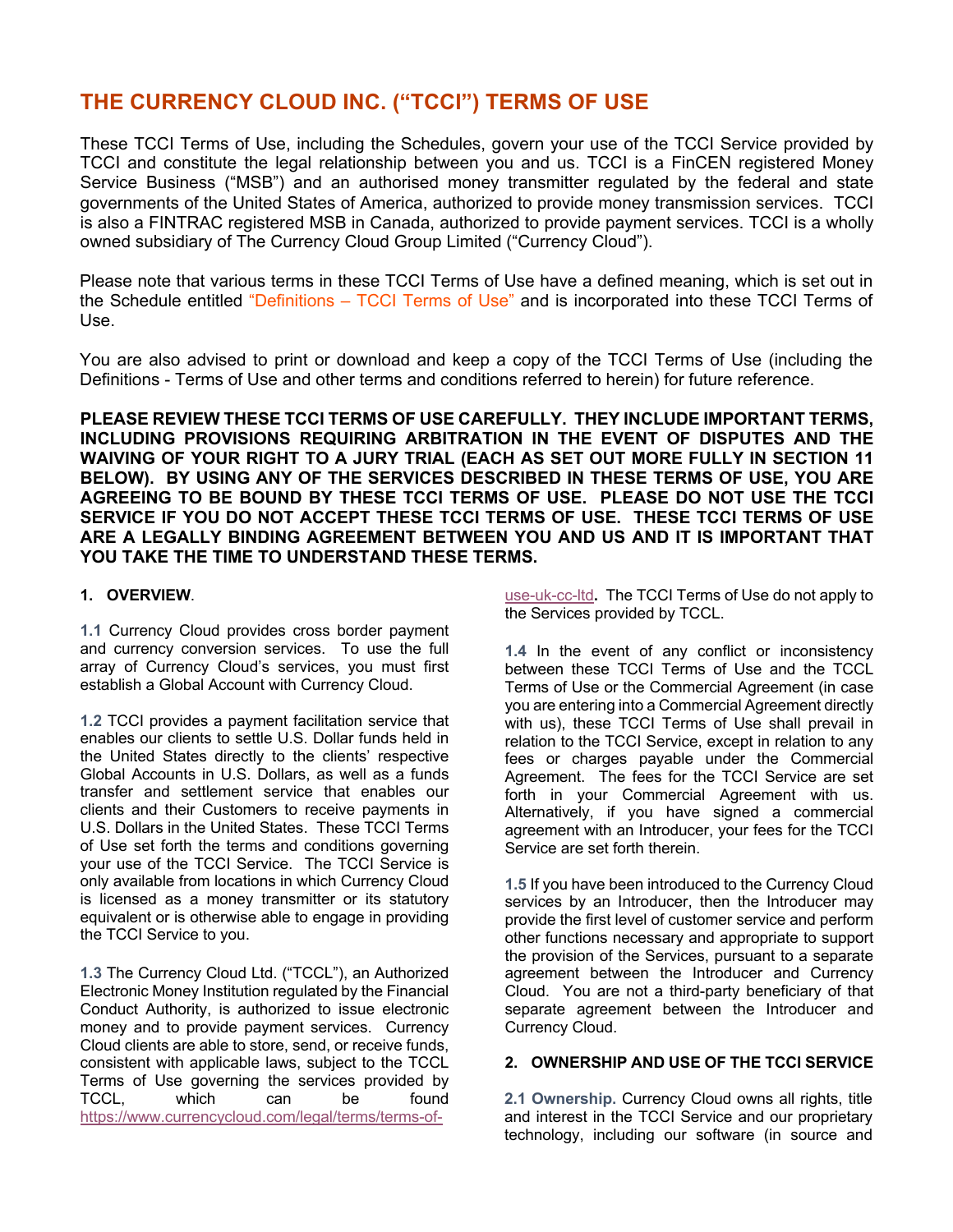object forms), algorithms, user interface designs, architecture, and documentation (both printed and electronic), network designs, know-how, and trade secrets, and including any modifications, improvements, and derivative work thereof (the "Currency Cloud Technology"). These TCCI Terms of Use do not transfer from us to you any license or ownership rights in the TCCI Service or the Currency Cloud Technology. You may only use the TCCI Service in a manner consistent with these TCCI Terms of Use, and you shall not interfere with, disrupt, or cause damage to users of the TCCI Service or any of our equipment.

**2.2 Operating Procedures and Acceptable Use Policy**. Your use of the TCCI Service is subject to and governed by these TCCI Terms of Use, our operating procedures, and our acceptable use policy. We have the right, at any time, to amend our operating procedures and acceptable use policy, effective immediately, where appropriate in our determination, subject to such changes not materially adversely affecting the services we provide to you.

**2.3 Security.** It is your responsibility to ensure that the TCCI Service and your Global Account are accessed only by you or your Authorized Persons and that you, including your Authorized Persons, employees and agents, keep your login details, passwords, user credentials, or other security features associated with your access safe and secure. If you have any knowledge or any suspicion that any of these security features have been stolen, misappropriated, improperly disclosed to a third party or used without authorization or otherwise compromised you must contact Client Support immediately. We agree that we shall use industry standard practices to ensure that the TCCI Service and the Global Account are kept secure and will inform you promptly of any attempted hack or unauthorised access to the Global Account.

**2.4 Suspension of Access.** We are entitled to suspend your Global Account and/or your or your Authorized Persons' access to the TCCI Service and/or otherwise restrict functionality if you are in breach of these terms. In all such cases we will, to the extent permitted under applicable laws, provide you with reasonable notice in advance of taking these steps. However, we may suspend your Global Account and/or your or Authorized Persons' access to the TCCI Service and/or otherwise restrict functionality without notice if you are using your Global Account or the TCCI Service in a manner that could cause us legal liability or disrupt other users' ability to access and use the TCCI Service or if any of the events set out in Section 10.3 occur. Any suspension or restriction shall continue for such a period as we shall reasonably determine to be necessary.

**2.5 Authorized Persons**. We are authorized and entitled to rely upon, and act in accordance with, any instruction which may from time to time be, or purport to be, given by Authorized Persons. If you have been introduced to us by an Introducer, then your Introducer shall be an Authorized Person and shall act as your agent for the purposes of your using the TCCI Service unless you have informed us in writing that you have agreed otherwise with the Introducer. In the event an Introducer does not act as an Authorized Person or ceases to act as an Authorized Person, you are required to inform us of this immediately.

**2.6 Equipment.** You must provide and/or obtain any equipment or telecommunications lines and links that may be necessary for you to use the TCCI Service and you acknowledge that certain software and equipment used by you may not be capable of supporting certain features of the TCCI Service. For the avoidance of doubt, we are not responsible for providing you with any equipment or telecommunications lines and links that may be necessary for you to use the TCCI Service.

**2.7 Principal Only**. You hereby (i) confirm, represent and warrant to us at all times that you are acting either on your own account or, where applicable, for the benefit of your Customer, and not on behalf of any other person, and (ii) acknowledge that we shall not be a principal to any transaction or be responsible for or otherwise guarantee the performance of any transaction entered into by you with an Customer.

**2.8 Customer Responsibilities**. We shall not treat your Customers as our client for the purposes of providing the TCCI Service. You are solely responsible and liable for all acts and omissions of your Customers, including all sales, marketing, promotional, training, trade execution and account management activities in relation to Customers.

## **3. DATA PROTECTION**

**3.1 Personal Data**. By asking us to provide you with the TCCI Service you will be providing us with information which includes information that may include Personal Data. We may collect, store and process your Personal Data in accordance with applicable law. We will implement appropriate technical and organizational security measures to protect any Personal Data provided by you. We will use any Personal Data solely to the extent necessary to allow us to provide you with the TCCI Service, to assess our risks in doing so, and to comply with applicable law and regulations, including in respect of KYC/CDD requirements. You agree that we may send Personal Data to our Affiliates provided that: (a) we implement an adequate mechanism for such data transfers as required by applicable law; and (b) we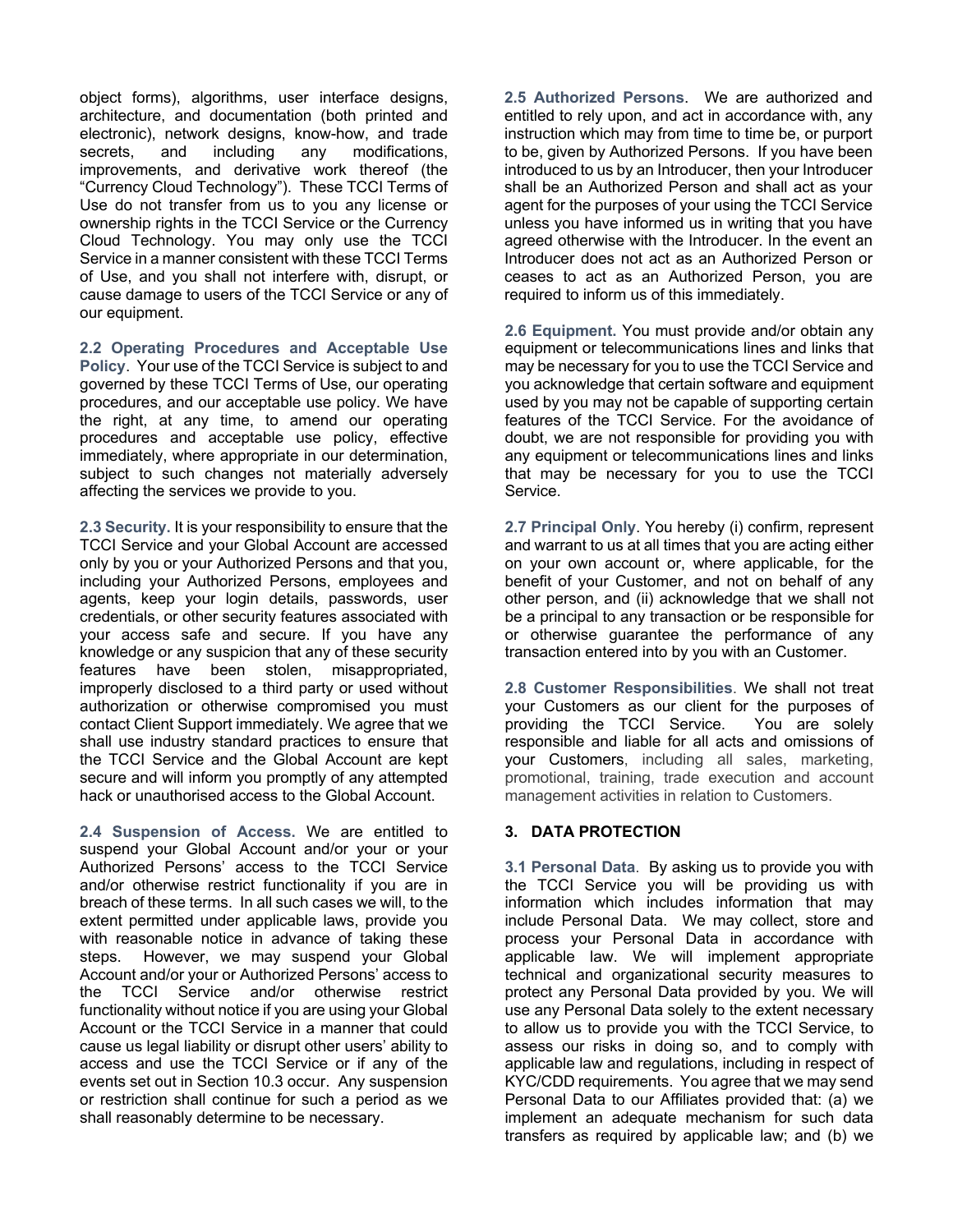ensure that the receiving Affiliates are under substantially similar data protection obligations as set out in this Section 3 of these TCCI Terms of Use.

**3.2 Identity.** We may conduct searches through an identity-referencing agency and through other sources of information and use scoring methods both to allow us to provide you with the TCCI Service and to assess our risks in doing so, including credit standing and compliance with all KYC/CDD requirements. A record of this process will be kept and may be used to allow our Affiliates to similarly provide you with services and to assess our risks in doing so. Information may also be passed to other organisations or persons to prevent fraud. Additionally, information may be passed to governmental, regulatory or judicial organizations to prevent fraud or financial crime where we consider it appropriate.

**3.3 Privacy Policy**. Details on how we collect, use, process, and share Personal Data, and the steps we take to protect Personal Data are set out in our Privacy and Data Protection Policy (found at https://www.currencycloud.com/privacy-policy/) (our "Privacy Policy"). By accepting these Terms of Use, you also agree to the terms of our Privacy Policy. You should print and keep a copy of the Privacy Policy together with these Terms of Use.

**3.4 Cookies Policy.** Details on how we use cookies to store and retrieve information on and from your browser/device are set out in our Cookies Policy (found at

https://www.currencycloud.com/legal/cookie-policy ).

**3.5 Data Lawfully Obtained.** You confirm to us that all Personal Data which you or any of your officers, employees, agents or sub-contractors supply to us at any time has been lawfully obtained and will be lawfully supplied to us in accordance with applicable privacy laws, and that all relevant consents have been obtained from your customers or an alternative legal ground for processing Personal Data has been relied on which enables us to process the Personal Data as envisaged by these TCCI Terms of Use.

**3.5 Responsibility for Data**. You are solely responsible for (i) the content, quality, accuracy and completeness of Customer data, including Personal Data and KYC/CDD information, and (ii) any other data transmitted by You or on your behalf via or in connection with the use of the TCCI Service.

## **4. ELIGIBILITY AND REGISTRATION.**

**4.1 Our Acceptance of You as a Client.** Our obligations under these TCCI Terms of Use are conditional upon our acceptance of you as a client which is at our sole discretion. We reserve the right to decline to provide the TCCI Service without specifying a reason. You acknowledge that all regulatory requirements need to be met before any services are provided by us. Before we agree to provide the TCCI Service to you and at all times during the term of our Commercial Agreement with you, or of our Commercial Agreement with the Introducer, if applicable, you agree to co-operate with us and provide any information and documents and do all such acts we require (i) by law, regulation or according to our internal policies, (ii) to comply with requests of local and foreign regulatory, governmental and law enforcement authorities, (iii) to check your identity, your activities, and your objectives, and (iv) to explain the reasons for the (intended) use of the TCCI Service, the origin of funds used for a service or transaction, and the economic nature of (the use of) a service or transaction. You hereby agree to promptly notify us in writing of any change in client information and will provide us with any further information which is required from time to time for the purposes of our general policies or the provision of the TCCI Service. For the avoidance of doubt, the TCCI Service shall not commence until we have completed our compliance checks and you and/or your Introducer have agreed to be bound by the terms of a Commercial Agreement with us and these TCCI Terms of Use.

**4.2 Multiple Registrations.** Multiple registrations are prohibited. You may register only once, and each user must maintain a separate registration. If we detect multiple active registrations for a single user, we reserve the right to merge or terminate the registrations and terminate your continued use of the TCCI Service without notification to you.

**4.3 Your Representations and Warranties**. You represent and warrant that:

 (a) You have full authority to enter into and comply with these TCCI Terms of Use;

 (b) You are engaging in business in the United States and, unless we have been appointed as your agent to act on your behalf, and/or as your Customers' agent to act on their behalf, with respect to the receipt of USD in the United States pursuant to an agreement, you hold a USD bank account in your name and over which you exercise legal authority and control that will be the source of funds for funds transfers to your Global Account through the TCCI Service;

 (c) You intend to and will use the TCCI Service solely for business purposes and understand that any consumer (personal, family or household) use, whether on your own behalf or on behalf of your Customers or others, without prior express written permission from TCCI is prohibited;

 (d) You are not violating any laws, regulations or terms of any contracts (including any applicable terms of use or terms of service related to your business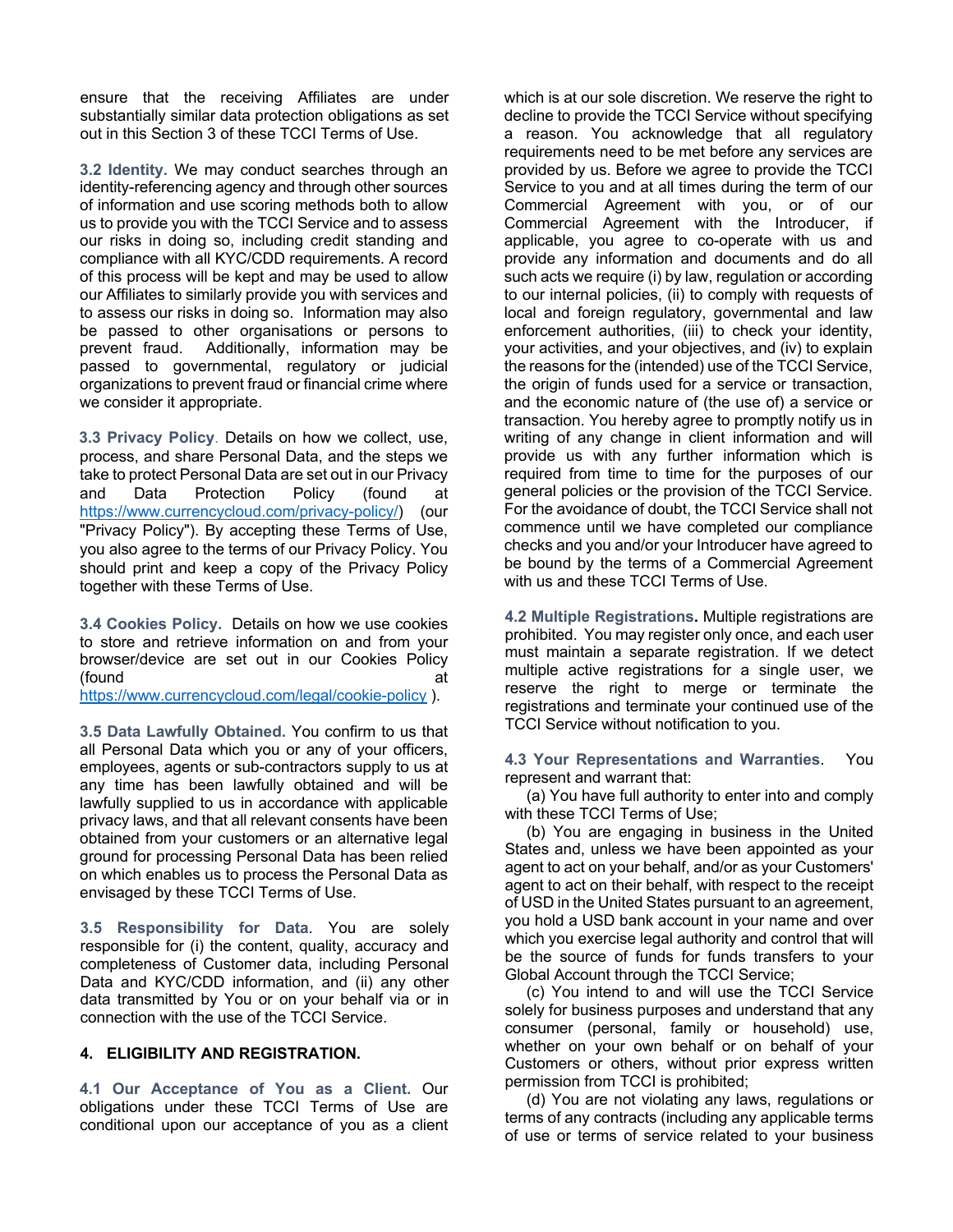activity in the United States) by registering with us, entering into a Commercial Agreement, or by otherwise using the TCCI Service;

 (e) You are not an agent acting for an undisclosed principal or third party beneficiary. In the event that you are acting for a third party, you agree to provide us on request with certified copies of identification evidence of such authorizations that you have received from the third party and obtain our express approval before acting on that third party's behalf;

 (f) You consent to having your, and to the extent relevant, your authorized signatory's, details including confidential personal information and financial information, collected by Us or by the Introducer and provided and used by us for the purpose of the provision of the TCCI Service to you.

 (g) All information provided by you as part of your registration and use of the TCCI Service is accurate and complete, and you undertake to promptly notify Us and/or the Introducer, if applicable, of any changes to such information; and

 (h) You will inform us, and/or the Introducer if applicable, if your contact details change. We will use those contact details to contact you wherever required under this Agreement or in connection with the TCCI Service. You may update your contact details at any time by contacting customer support, which may be provided by the Introducer.

 (i) In the event that we accept payments on your Customer's behalf, you will include the limited payments agent appointment acknowledgment set forth in Appendix 1 of Schedule 1 of these TCCI Terms of Use.

**4.4 Our Representations and Warranties.** We hereby represent and warrant to you that (i) we will comply with these TCCI Terms of Use and all applicable laws, rules and regulations regarding your use of the TCCI Service; (ii) the TCCI Service when used in accordance with these TCCI Terms of Use shall not infringe the intellectual property rights of any third party; (iii) we have full power and authority to enter into and comply with these TCCI Terms of Use; (iv) we are compliant with all applicable laws in all jurisdictions in which we operate; (v) the TCCI Service shall be provided by us using reasonable skill and care in accordance with good industry practice; and (v) we shall comply with your and your Authorized Persons' prior written instructions (including e-mail and instructions via our website) in relation to the TCCI Service and activity in your Global Account.

**4.5 Disclaimer of Warranties**. IN PROVIDING THE TCCI SERVICE TO YOU, NEITHER WE NOR ANY OF OUR AFFILIATES, EMPLOYEES, OFFICERS, DIRECTORS, AGENTS, SERVICE PROVIDERS OR SUBCONTRACTORS, MAKE ANY WARRANTIES OR REPRESENTATIONS TO YOU WITH RESPECT TO THE TCCI SERVICE EXCEPT AS EXPRESSSLY SET OUT IN SECTION 4.4 ABOVE. WE HEREBY DISCLAIM TO THE MAXIMUM EXTENT PERMITTED BY APPLICABLE LAW ALL IMPLIED AND STATUTORY WARRANTIES AND REPRESENTATIONS, INCLUDING WITHOUT LIMITATION ANY WARRANTY OF FITNESS FOR A PARTICULAR PURPOSE OR MERCHANTABILITY. WE DISCLAIM ANY WARRANTY THAT THE TCCI SERVICE WILL OPERATE UNINTERRUPTED OR ERROR-FREE.

#### **5. REGULATORY COMPLIANCE; UNLAWFUL USE**

**5.1 Identity Verification Process.** To assist in the fight against money laundering and the funding of terrorism, TCCI obtains, verifies and records information that identifies each client to whom services are provided. What this means for you when you use the TCCI Service is that TCCI will require you to provide information such as name, physical address, unexpired U.S. government issued photo identification, U.S. Taxpayer Identification number, date of birth, phone number, and email address, and/or the name, address, U.S. Employer Identification Number (EIN) and incorporation number (to the extent such information may be available), and other information that will allow us to identify you (the "KYC Information"). KYC Information may also include, without limitation, your documents of incorporation and bylaws, as well as and where relevant, the U.S. passport, U.S based driver's license, or other U.S. government issued photo identification document of your principals, key executives, beneficial owners and other authorized users of the Service. TCCI or others acting on behalf of TCCI, may also contact you with additional questions and periodically ask you to re-confirm these details. You are responsible for all KYC Information and/or customer due diligence requirements relating to your Customers.

**5.2 Compliance with Office of Foreign Assets Control ("OFAC"), Other Sanctions, and Related Laws and Regulations.** The Office of Foreign Asset Control of the United States Department of the Treasury ("OFAC") administers sanctions programs with which TCCI must comply. This means that we may institute a hold on your account or your funds, including such funds received by us from a Payer on your and/or your Customer's behalf, if applicable, if we determine that you, a Payer, or any transaction we process on your and/or your Customer's behalf is or may be subject to such sanctions programs (as well as non-US sanctions programs). You represent and warrant that, to the extent we act as your agent and/or your Customer's agent to accept funds on your and/or your Customer's behalf from Payers, such transactions will not be in violation of any applicable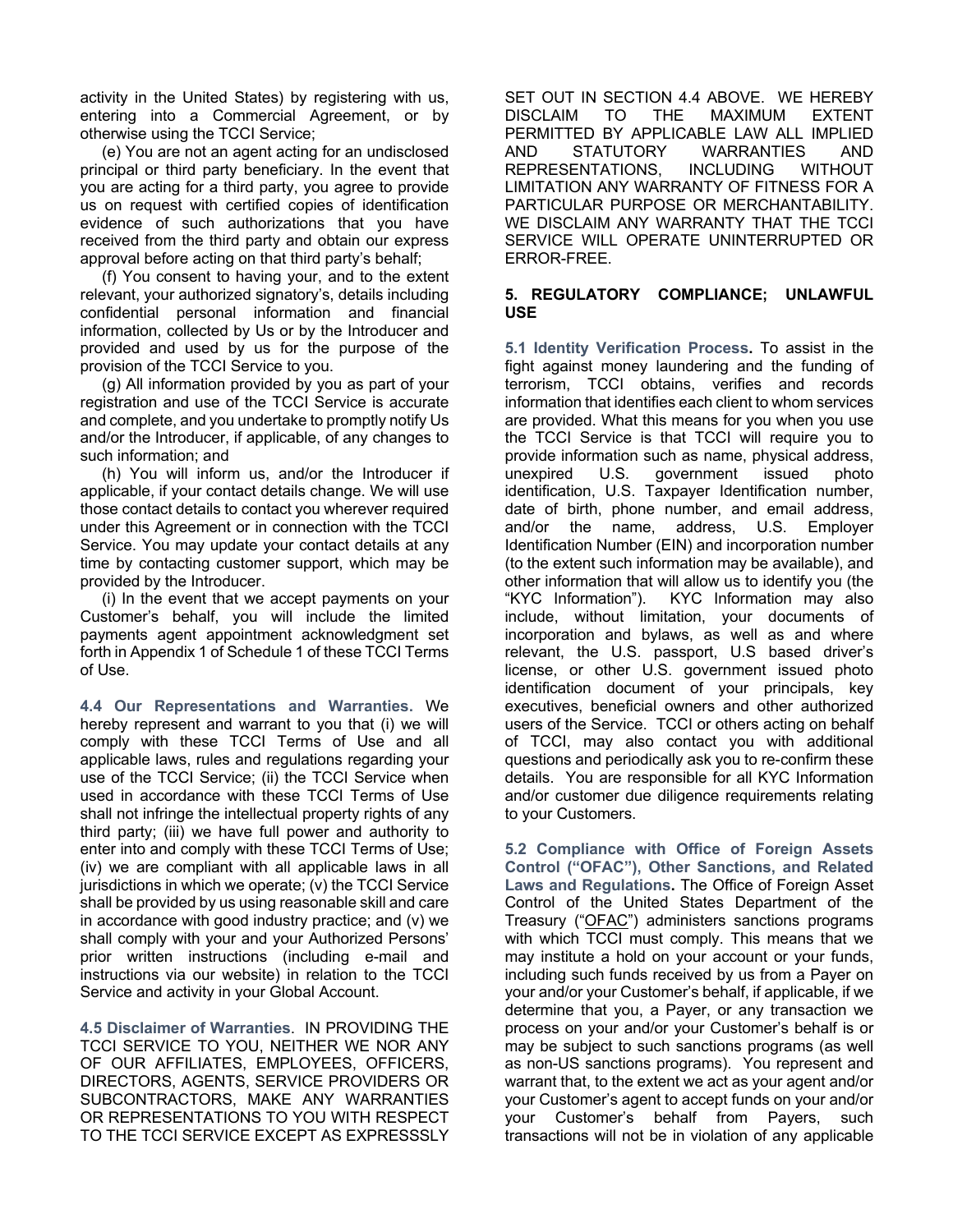laws including but not limited to U.S. laws such as the sanctions programs administered by OFAC.

**5.3 Unlawful and Other Impermissible Use.** You agree not to use the TCCI Service for any unlawful activity, and we reserve the right to investigate any suspicious activity or in response to any complaints or reported violations. When investigating any such activity, we reserve the right to institute a hold on your account or your funds, to report suspected unlawful activity to any appropriate regulatory or similar authority or person and to provide such authority or person any relevant information, including personal data.

More specifically, you are not allowed to use, and must ensure that your Customers do not use, the TCCI Service in connection with:

 (a) the payment by a Payer of any obligation that was not originally owed to you for goods or services you provided to the Payer, as well as the payment by a Payer of any obligation originally owed to you that is in default, as reasonably determined by you in accordance with applicable U.S. laws;

 (b) the creation, facilitation, sale or distribution of any prohibited or illegal good or service or an activity that requires a governmental license where you lack such a license;

 (c) the creation, facilitation, sale or distribution of marijuana or marijuana paraphernalia, regardless of whether or not such sale is lawful in your jurisdiction;

 (d) the creation, facilitation, sale or distribution of any material that promotes violence or hatred;

 (e) the creation, facilitation, sale or distribution of adult content including, but not limited to, online dating or marriage services, pornographic services and goods, and adult entertainment related activities;

 (f) the creation, facilitation, sale or distribution of goods or services that violate the intellectual property rights of a third party;

 (g) the sale, distribution or exchange of crypto currencies;

(h) any Ponzi-scheme or pyramid selling;

 (i) any gambling or regulated financial services you or your customer may provide; or

 (j) the facilitation, sale or distribution of firearms or other weapons, military or semi-military goods, military software or technologies, chemicals, prescription medications, seeds or plants, dietary supplements, alcoholic beverages, tobacco goods, jewels, precious metals or stones.

### **6. ELECTRONIC FORMAT**

**6.1** The TCCI Service is an electronic commerce relationship. By subscribing to the TCCI Service, you acknowledge and expressly agree that transmission of the Service Communications (as defined below), the TCCI Terms of Use, and any document delivered to

you in connection with the TCCI Service shall be executed using electronic signatures, as applicable, and delivered in electronic format. Such electronic documents shall suffice to bind the parties thereunder in the same manner as if an original document or signature had been delivered.

**6.2** Unless otherwise required by applicable law, the following categories of information will be provided only by electronic means and not in paper format or through other non-electronic means: (i) these TCCI Terms of Use and the Privacy Policy and any amendments, modifications or supplements to them; (ii) your records of settlements to your Global Account effectuated through the TCCI Service; (iii) any initial, periodic or other disclosures or notices provided in connection with the TCCI Service, including without limitation those that may be required by U.S. federal or state law; (iv) any customer service communications, including without limitation communications with respect to claims of error or unauthorized use of the TCCI Service; and (v) any other communication related to us, the Introducer, or the TCCI Service.

**6.3** You may withdraw your consent to receive communications and documentation electronically by contacting us or the Introducer if applicable. If you choose to withdraw your consent, your use of the TCCI Service shall be terminated.

## **7. CLIENT HELP CENTER AND SUPPORT.**

**7.1 Information and Support**. You may obtain information regarding the TCCI Service and TCCI's support services by accessing the Client Help Center at https://help.currencycloud.com/. You may contact us for support via e-mail at ussupport@currencycloud.com or via telephone at 1 646-593-8724. If applicable, the Client Help Center may be available to you online through a website provided by the Introducer. Reported incidents will be assigned to a Client Support representative, who shall coordinate support efforts with you through resolution of the reported problem. We will use all reasonable endeavors to resolve any incidents or problems relating to the TCCI Service as soon as is reasonably possible.

**7.2 Telephone Conversations**. Any telephone conversations we have with you or Authorized Persons may be monitored and recorded by us and we may also maintain records of emails sent by or to you and your Authorized Persons. You agree that we may use these telephone recordings and any transcripts or email records for training and quality control purposes or to resolve any disputes, and also in the prevention and detection of crime. However, we may not make or maintain such recordings or records for you or be able to make them available to you.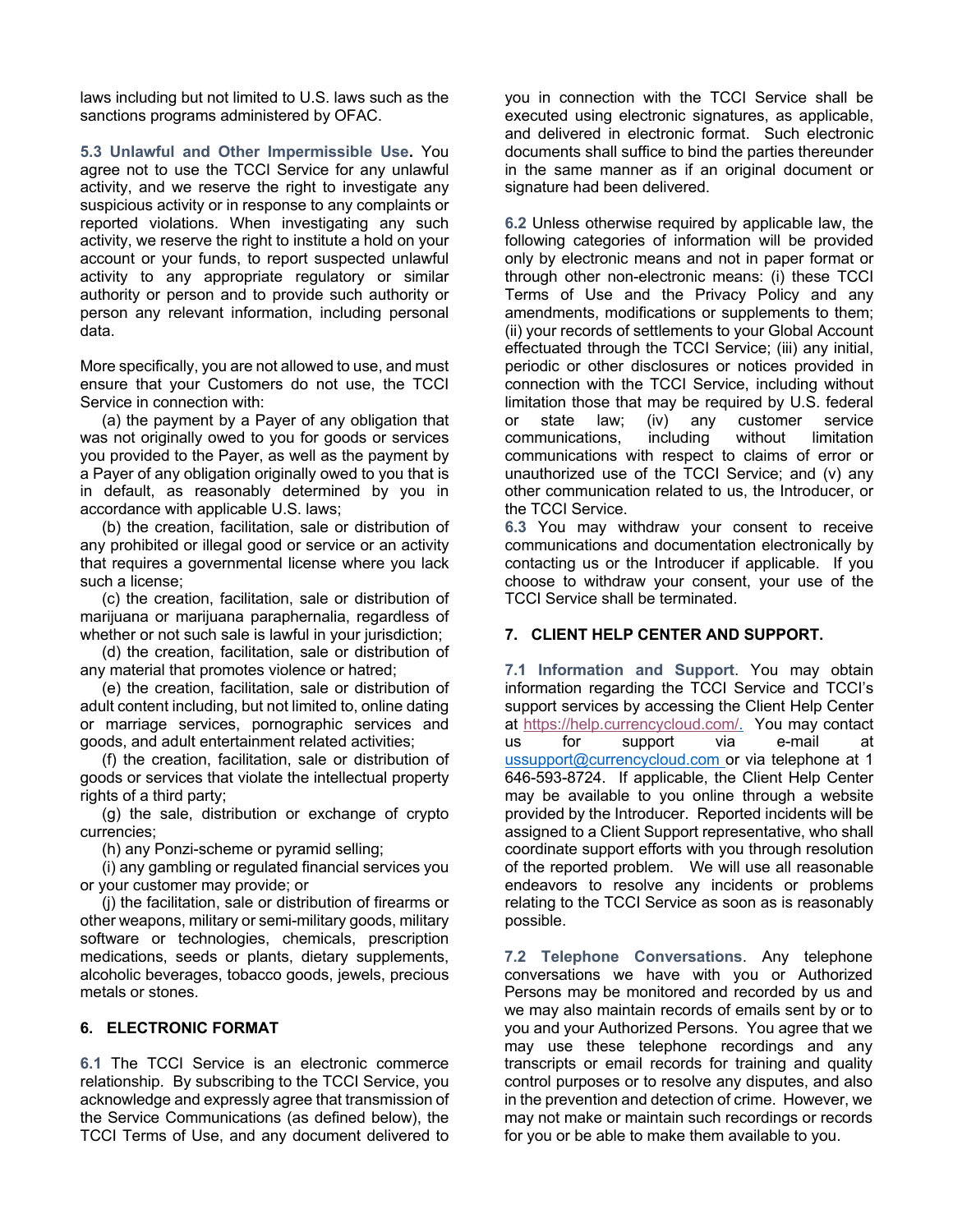**7.3 Service Levels**. We shall use all reasonable endeavors to ensure that the TCCI Service is available 99.5% of the time during each calendar month ("Availability"). Availability excludes unavailability due to scheduled maintenance or a force majeure event. In any case, we will promptly inform you if the TCCI Service becomes unavailable.

**7.4 Limits on Support Services.** We will have no obligation under these TCCI Terms of Use to provide support services in respect of any fault or error caused by (a) the improper use of the TCCI Service, or (b) use of the TCCI Service otherwise than in accordance with these TCCI Terms of Use.

**7.5 Scheduled Maintenance**. We suspend access to the TCCI Service each evening at 5 p.m. (New York Time) for three (3) minutes to carry out scheduled maintenance. In addition, we may suspend access to the TCCI Service outside of business hours for no more than fifteen minutes to upgrade the infrastructure. We will, to the extent practicable, provide you with advance notice of any other scheduled maintenance, including details of the expected TCCI Service downtime. TCCI Service downtime during scheduled maintenance carried out by us in accordance with this section shall not be counted as downtime for the purposes of Availability.

#### **8. CONFIDENTIALITY**

Each party agrees (i) that it will neither use in any way, for its own account or the account of any third party, except as expressly permitted by, or required to enable it to perform its obligations under, these TCCI Terms of Use, nor disclose to any third party (except as required by law or to that party's advisors as reasonably necessary), any of the other party's Confidential Information, and (ii) will take reasonable precautions to protect the confidentiality of such information, which precautions shall be at least as stringent as those it takes to protect its own Confidential Information. In addition, each party may reveal the other party's Confidential Information to its agents, representatives and employees who have a "need to know" such information in connection with these TCCI Terms of Use, who are informed of the confidential nature of such Confidential Information, and who shall agree to act in accordance with the terms and conditions of this section. Each party agrees that the obligations under this section will survive any expiration or termination of these TCCI Terms of Use.

## **9. LIABILITY**

**9.1 Your Liability for Transactions.** Once funds have been swept out of TCCI's U.S. bank account or accounts for settlement to your Global Account, the transaction cannot be reversed. Except as expressly set out in these TCCI Terms of Use, you are responsible for any loss you may suffer as a result of (i) a settlement to your Global Account being carried out in accordance with your instructions and these TCCI Terms of Use or (ii) a problematic transaction where you do not comply with the error notification process set out in Section 9.2 below.

**9.2 Notice of Error or Problem**. If you think there has been an error or problem with a transfer you requested, you must contact us, or the Introducer if applicable, as soon as possible and in any event no later than 180 days following the date we promised you that the funds would be made available to you in your Global Account (the "180 Day Period"). Your notice to us must disclose the following information: (1) Your name and address; (2) The error or problem with the transfer to your Global Account, and why you believe it is an error or problem; (3) The USD amount of the transfer to your Global Account; and (4) The confirmation code or number of the transaction (the "Relevant Notice"). If you fail to provide the Relevant Notice within the 180 Day Period, neither we, nor the Introducer if applicable, shall have any liability to you in respect of any error or problem.

**9.3 Investigation of Errors**. We generally will investigate and determine whether an error occurred within 90 days after receipt of the Relevant Notice (save where Regulation E regarding cross-border remittance transfers (12 CFR Part 1005, Subpart B) is applicable and stipulates a shorter time period). If we determine that there was no error, we will send you a written explanation, either directly or through the Introducer if applicable. You may ask for copies of any documents we used in our investigation by contacting us, or the Introducer if applicable who will relay your request to us and provide any such supporting documents.

**9.4 Limitations of Liability.** Neither we nor any of our agents, affiliates, holding companies, subsidiaries, employees, officers, directors, service providers, or subcontractors (including Introducer) will be liable:

(a) For losses or damages alleged to result from our delay in settling funds to your Global Account;

 (b) If, through no fault of ours, sufficient funds have not been timely received by us to settle funds to your Global Account;

 (c) If your system or device was not working properly during your use of the TCCI Service and you knew about the breakdown when you initiated a payment of funds with us;

 (d) For errors made by you, such as providing incorrect information to a Payer or providing incorrect instructions to your bank in connection with delivering funds to TCCI for settlement to your Global Account;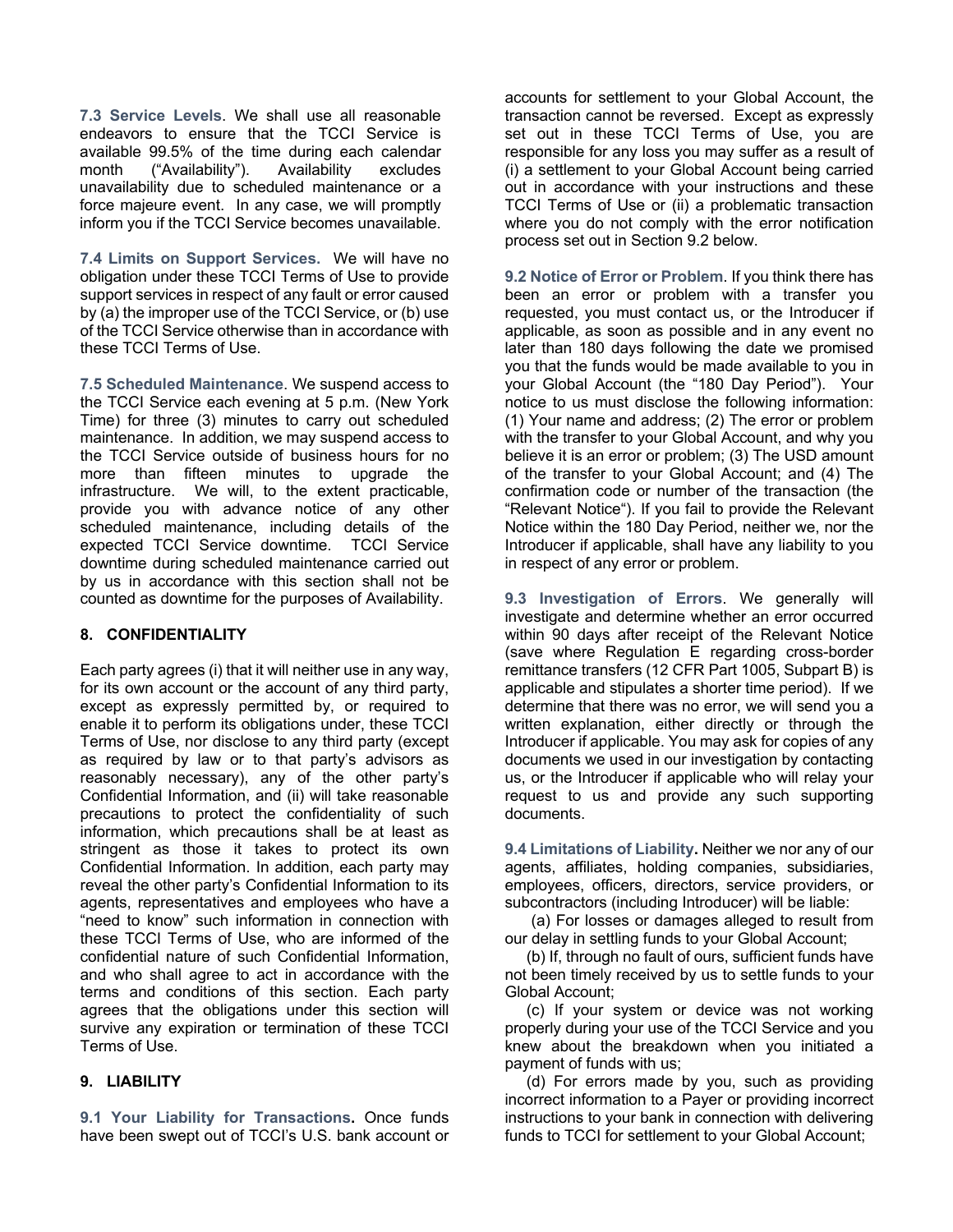(e) For errors by your bank, such as the provision of incorrect bank account information for your bank account or a failure by the bank to properly direct funds to TCCI as instructed;

 (f) For losses or damage arising from your misuse of the TCCI Service or your inability to use the TCCI Service, whether due to reasons within our control or not;

 (g) For losses or damage to you from our inability to complete a settlement of funds to your Global Account because we are prohibited by law or for losses or damage caused as a result of actions taken due to our obligations under applicable law or order;

 (h) Due to circumstances beyond our control (such as failure or interruption of telecommunications or data transmission systems) that prevent or affect the settlement of funds to your Global Account, despite reasonable precautions that we have taken; or

 (i) For losses or damage suffered by you arising from or in connection with any claim brought by a Customer and/or Payer against you.

**9.5 Disclaimer of Consequential Damages.** IN NO EVENT SHALL WE OR ANY OF OUR AFFILIATES, EMPLOYEES, OFFICERS, DIRECTORS, AGENTS, SERVICE PROVIDERS OR SUBCONTRACTORS BE LIABLE TO YOU OR ANY THIRD PARTY FOR ANY INDIRECT, SPECIAL, CONSEQUENTIAL, PUNITIVE, EXEMPLARY OR INCIDENTAL DAMAGES, WHETHER BASED ON NEGLIGENCE, WILLFUL MISCONDUCT, TORT, CONTRACT OR ANY OTHER THEORY OF LAW, OR FOR ANY DAMAGES FOR LOSS OF DATA, LOSS OF INCOME, FAILURE TO REALIZE EXPECTED REVENUES OR SAVINGS, LOSS OF PROFITS OR ANY ECONOMIC OR PECUNIARY LOSS.

**9.6 Disclaimer of Liability for Third Party Goods and Services**. WE FURTHER DISCLAIM ANY AND ALL LIABILITY FOR ANY GOODS OR SERVICES BOUGHT OR SOLD BY YOU THAT ARE SETTLED THROUGH YOUR USE OF THE TCCI SERVICE.

**9.7 Aggregate Liability**. Except for liabilities arising in connection with: (i) a breach of Section 3 (Data Protection), (ii) a breach of Section 8 (Confidential Information); and (iii) Section 9.1 (Your Liability for Transactions), each party's aggregate liability to the other party (either directly or as a third party defendant in any action or proceeding) with respect to these TCCI Terms of Use shall not exceed the amount of fees paid by you to us under these TCCI Terms of Use within one year preceding the date that the cause of action arises.

Notwithstanding the foregoing, if the Claim arises in relation to or in connection with a breach of Section 3 (Data Protection), where you are not a consumer our

liability to you and your liability to us shall in no circumstances exceed \$1,000,000.

**9.8 Your Indemnities**. In the event that we accept payment on your Customer's behalf, you agree to indemnify, fully defend and hold TCCI, its affiliates and employees, harmless for any loss, damage, liability, claim, demands, suit and expenses, including reasonable attorney's fees, related to any claim by a Payer against TCCI or its affiliates alleging your Customer's failure to provide a receipt of payment to the Payer. You will, in either case, indemnify us (and our directors, employees and agents) against all damages awarded against us or agreed to in a written settlement agreement signed by you arising out of such claim. We shall: (a) promptly notify you in writing of any such claim; (b) authorize you to control the defence and all related settlement negotiations; (c) provide you with the assistance and information reasonably necessary to defend and/or settle the any such claim; (d) in no event jeopardise, settle or admit liability with respect to any such claim without your prior written consent, and (e) use reasonable endeavours to mitigate any such claim.

#### **10. TERM AND TERMINATION**

**10.1 Term.** These TCCI Terms of Use shall remain in effect so long as our Commercial Agreement with you, or our Commercial Agreement with your Introducer, if applicable, is in force, or for so long as we are providing any services to you.

**10.2 Termination**. We may immediately terminate your registration and our Commercial Agreement with you at any time without prior notice and cease providing the TCCI Service to you, if:

 (a) we determine in our sole discretion that you are not eligible to use the TCCI Service or that you are using it for an impermissible purpose;

 (b) you have materially breached the terms of these TCCI Terms of Use, our Commercial Agreement with you, or the terms of our referral or promotional programs and have failed to cure such breach within thirty (30) days after receipt of written notice of the same;

 (c) you engage in behavior that we in our sole discretion view as suspicious or otherwise of concern;

 (d) duplicate accounts are opened for the same person;

 (e) it is impossible to get in touch with you by the telephone number and email address you have provided; or

 (f) you become the subject of a voluntary or involuntary petition in bankruptcy or any proceeding relating to insolvency, receivership, liquidation, or composition for the benefit of creditors, and such petition or proceeding is not dismissed within sixty (60) days of filing; or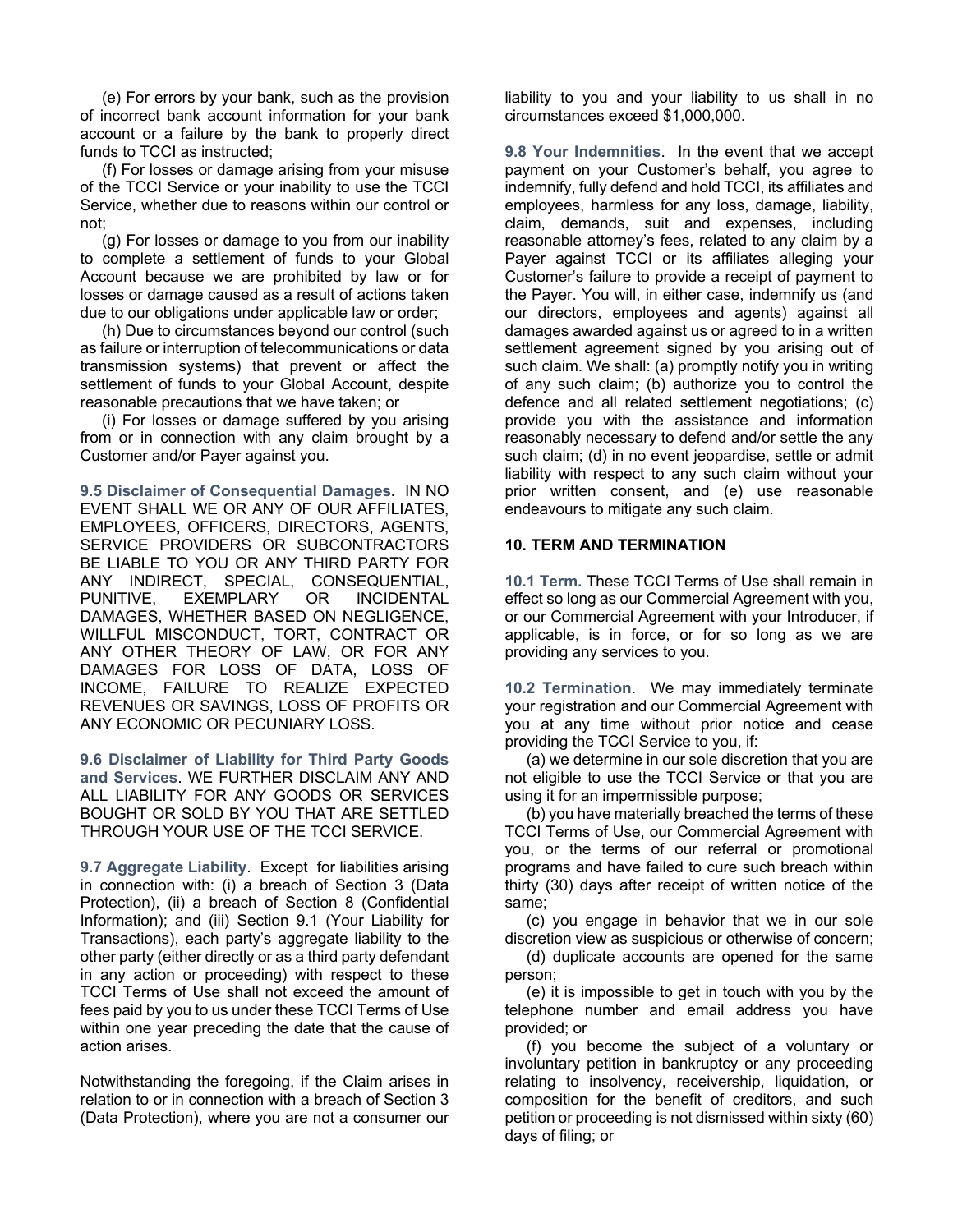(g) Our Commercial Agreement with you, or our Commercial Agreement with your Introducer, if applicable, has been terminated.

**10.3 Additional Grounds for Termination**. We may suspend or refuse to provide the TCCI Service if, in our sole discretion, (a) we believe the continued provision of the TCCI Service will violate applicable laws, regulations, or our policies or procedures, or (b) we reasonably suspect any security risk associated with your registration or the settlement of funds to your Global Account. This includes, for the avoidance of doubt, any modifications we make to internal risk assessments, policies and procedures, either based on our own internal processes or at the request of our financial institution partners, a regulator or otherwise, and as a result of such modifications we conclude in our sole discretion that providing the TCCI Service to you is not consistent with our risk profile. We will do our best to notify you prior to taking any such action. However, if prior notification is not practicable, we will promptly notify you by email after the suspension. We have no obligation to notify you should such a notification be impossible or unlawful

**10.4 Your Grounds for Termination.** You may terminate your registration and where applicable your Commercial Agreement with us if we commit a material breach of these TCCI Terms of Use and fail to cure such breach within thirty (30) days after receipt of written notice of the same, or (ii) if we become the subject of a voluntary or involuntary petition in bankruptcy or any proceeding relating to insolvency, receivership, liquidation, or composition for the benefit of creditors, if such petition or proceeding is not dismissed within sixty (60) days of filing.

**10.5 Effect of Termination**. Termination, whether by you or by us, shall not affect any funds already settled to your Global Account or held by TCCI pending settlement to your Global Account through the TCCL Service, except where otherwise required by applicable law or the terms of these TCCI Terms of Use. Upon termination, we will retain records of your TCCI Service history in accordance with regulatory requirements and our retention policies. If applicable, in the event of a termination or any other suspension or limitation of the availability of the TCCI Service to you, you are responsible for immediately notifying any and all Payers with outstanding obligations to you and/or your Customers of such termination, suspension, or limitation of availability of the TCCI Service, and for providing alternative instructions for Payers to meet their obligations to You and/or your Customers.

**10.6 Survival**. The following provisions will survive any expiration or termination of these TCCI Terms of Use and the Commercial Agreement: Sections 3, 8, 9,

and 10, and any other provision that by their nature are intended to survive termination of the Commercial Agreement. Any sums owed by you to us under these TCCI Terms of Use shall become immediately due and payable on the expiration or termination of our Commercial Agreement with you or of our Commercial Agreement with your Introducer, if applicable.

## **11. GOVERNING LAW AND ARBITRATION.**

**11.1** These Terms of Use and any claim or controversy arising out of or relating thereto, including any claim against TCCI or the Introducer in connection with the TCCI Service (collectively, a "Claim") is governed by the laws of the United States and the state of New York, without regard to conflicts or choice of laws principles, whether or not you live in New York.

**11.2** YOU HEREBY CONSENT TO ARBITRATION OF ALL CLAIMS BEFORE A SINGLE ARBITRATOR. THE ARBITRATOR WILL BE SELECTED, AND THE ARBITRATION CONDUCTED, PURSUANT TO THE COMMERCIAL ARBITRATION RULES (EXPEDITED PROCEDURES) OF THE AMERICAN ARBITRATION ASSOCIATION. NO "CLASS" OR SIMILAR GROUP ARBITRATION SHALL BE PERMITTED. ALL ARBITRATION HEARINGS OR SIMILAR PROCEEDINGS SHALL BE HELD IN NEW YORK, NEW YORK, ALTHOUGH YOU MAY ELECT TELEPHONIC PROCEEDINGS OR WAIVE ANY HEARING. The AAA Commercial Arbitration Rules (Expedited Procedures) are available for review at: www.adr.org/aaa/faces/rules (click Rules, then click Commercial Arbitration Rules).

**11.3** Any arbitral award shall be final and binding and may be enforced by any court of competent jurisdiction.

**11.4** You understand that, in return for your agreement to this Section, we are able to offer you the TCCI Service at the terms designated, and that your assent to this Section is an indispensable consideration to these TCCI Terms of Use.

**11.5** You also acknowledge and understand that, with respect to any Claim:

YOU ARE GIVING UP YOUR RIGHT TO HAVE A TRIAL BY JURY; YOU ARE GIVING UP YOUR RIGHT TO HAVE A COURT RESOLVE ANY SUCH DISPUTE; and YOU ARE GIVING UP YOUR RIGHT TO SERVE AS A REPRESENTATIVE, AS A PRIVATE ATTORNEY GENERAL, OR IN ANY OTHER REPRESENTATIVE CAPACITY, OR TO PARTICIPATE AS A MEMBER OF A CLASS OF CLAIMANTS, IN ANY ARBITRATION OR LAWSUIT INVOLVING ANY SUCH DISPUTE.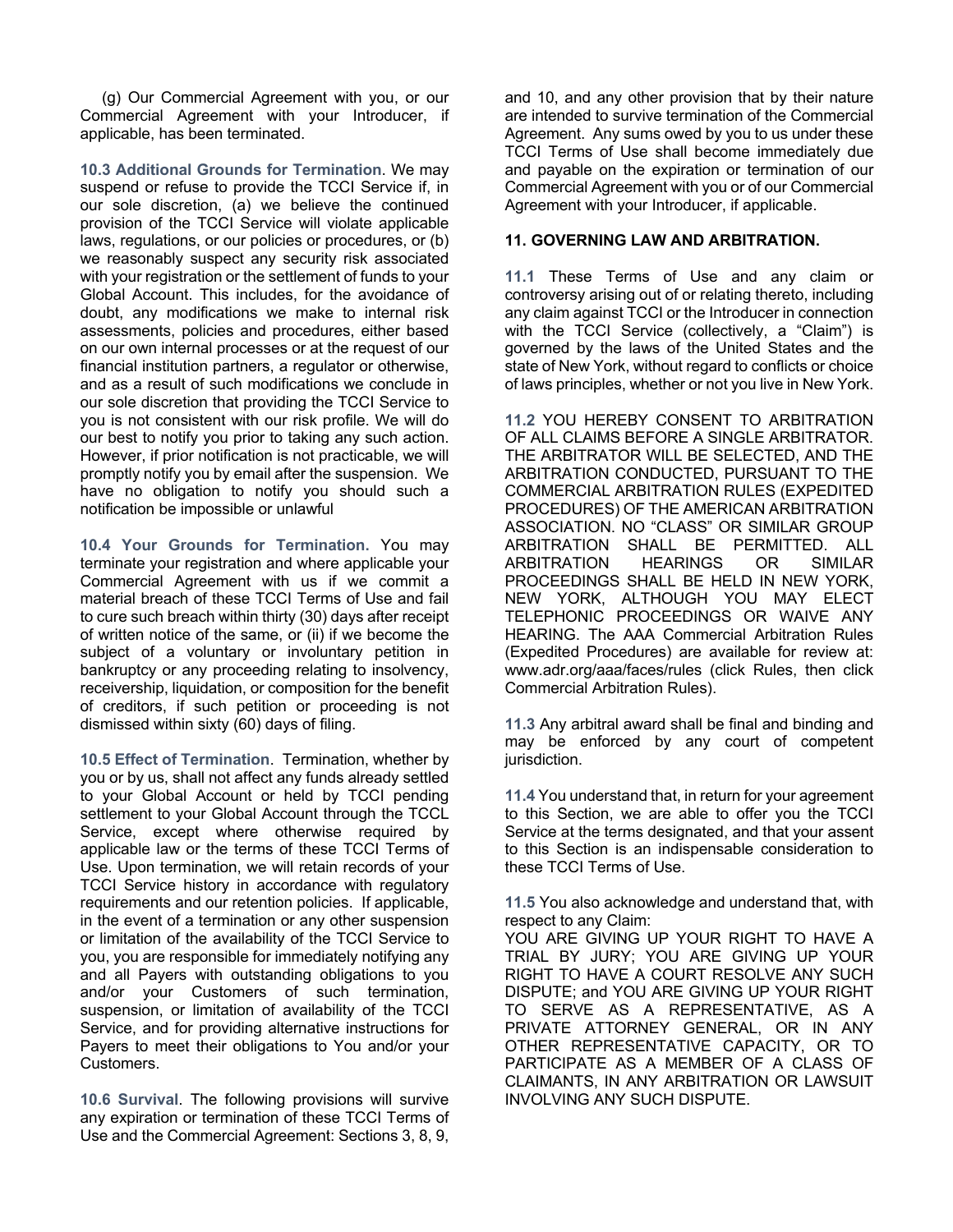**11.6** This Section is made pursuant to a transaction involving interstate commerce and will be governed by the Federal Arbitration Act, 9 U.S.C.1-16.

## **12. MISCELLANEOUS**

**12.1 Changes to the TCCI Service.** We reserve the right to modify and make changes to the TCCI Service at any time as we deem necessary to comply with applicable laws and regulations or business needs, provided that such modification shall not in our reasonable opinion degrade the functionality of the TCCI Service. Where possible, we shall notify you of such modification as soon as is reasonably practicable following our determining to make the modification.

**12.2 Right of Set-Off.** You agree that we are authorized at any time to set-off the funds received by us against your debts or liabilities owed to us. We may exercise this right of set-off without notice to you. Our exercise of such right shall not in any way operate to create any obligation for a Payer where such Payer's obligation to you was met as a result of our receipt of funds from the Payer as your limited payments agent, as described in Section 2 of Schedule 1.

**12.3 Amendments.** We reserve the right to amend these TCCI Terms of Use by giving you no less than ten (10) days' prior written notice and sending you revised terms and conditions by post or email or other electronic means. Such amendments will become effective on the date specified in the written notice, **except** where an amendment is required by applicable law to take effect sooner. Unless otherwise mutually agreed by us in writing, an amendment will not affect any legal rights or obligations which may have already arisen prior to the date specified in the notice. Notwithstanding the foregoing, any amendment to these TCCI Terms of Use that materially and adversely impacts you must first be agreed upon in writing signed by us and you, and in the event that the parties are unable to reach agreement and we in any event implement such amendment to these TCCI Terms of Use, you shall have the right in your sole discretion without any liability to terminate your Commercial Agreement with us forthwith.

**12.4 Severability.** If any provision of these TCCI Terms of Use is held to be invalid or unenforceable, such provision will be deemed to be modified to the minimum extent necessary to make it valid and enforceable and the rest of these TCCI Terms of Use will not be affected.

**12.5 Relationship between the Parties**. Except as specifically set forth in a Schedule to these TCCI Terms of Use, no provision of these TCCI Terms of Use creates a partnership between the parties or designates a party the agent of the other party for any purpose. A party has no authority to bind, to contract in the name of or to create a liability for the other party in any way or for any purpose and neither party shall hold itself out as having authority to do the same.

**12.6 Service Providers.** We may use agents and service providers to help us deliver the TCCI Service to you. The TCCI Service is operated by TCCI and at TCCI's direction.

**12.7 Force Majeure**. In the event that either party hereto shall be delayed or hindered or prevented from the performance of any act required by reason of strikes, lock-outs, labour troubles, failure of power, riots, acts of terrorism, insurrection, war, mud-slide, fire, earthquake, tsunami, pandemic, or where such act or omission is due to our obligations under provisions of Applicable Law, or other similar reasons of a like nature not the fault of the party delayed in performing work or doing acts required under these TCCI Terms of Use, such party shall as soon as reasonably practicable provide notice to the other party of such delay, and performance of such act shall be excused for the period of the delay and the period for the performance of any such act shall be extended for a period equivalent to the period of such delay. We will not have any liability to you where we are unable to perform our obligations because of factors beyond our control. If an event of force majeure affecting a party continues for a period of more than 30 days, the other party may terminate these TCCI Terms of Use and all affected Commercial Agreements.

**12.8 Advertising**. We may include your name, logo and contact information in directories of our service subscribers and other general promotional materials for the purpose of promoting the use of the TCCI Service generally. However, we shall immediately cease using your name, logo and contact information if you request us to do so. Neither party shall issue a press release relating to this business relationship without the written consent of the other party. Except as set forth herein, neither party may use the trademark or trade name of the other party without the written consent of such party.

**12.9 Non-Solicitation**. During the term of these TCCI Terms of Use and the term of the Commercial Agreement and for a period of six (6) months thereafter, neither party shall solicit or hire the services of any employee or contractor or subcontractor of the other party who has performed services in relation to these TCCI Terms of Use or the Commercial Agreement, without the prior written consent of the other party. Nothing herein shall prevent a party from recruiting or engaging any employee or subcontractor who has applied in an unsolicited manner for a role which has been advertised.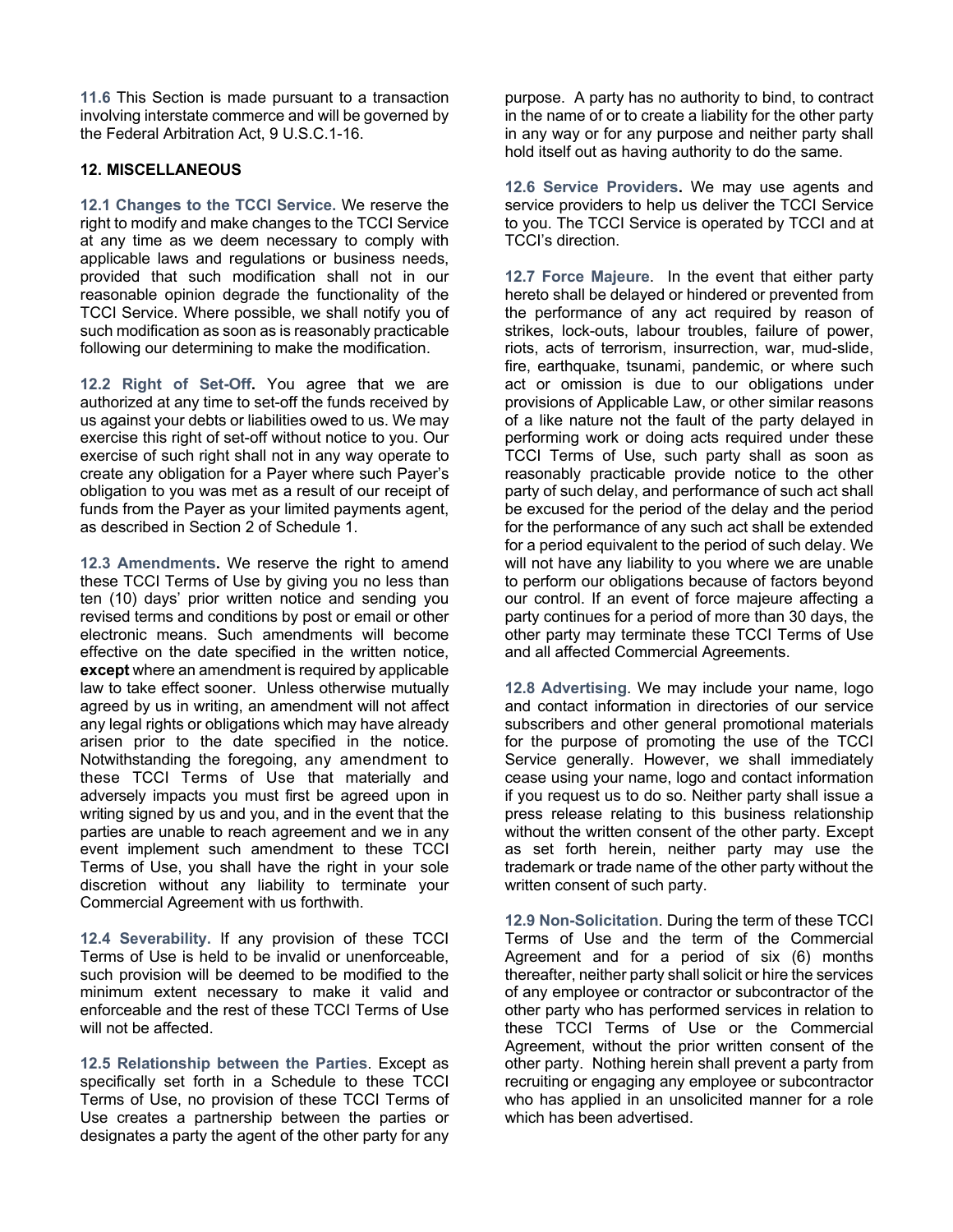**12.10 Assignment.** You may not transfer or assign these TCCI Terms of Use or the Commercial Agreement to any other person or organization without our prior written consent. We may assign our obligations to you under these TCCI Terms of Use or the Commercial Agreement without your consent or any prior notice.

**12.11 Entire Agreement.** These TCCI Terms of Use, the Commercial Agreement, and each document expressly referred to herein, constitutes the whole agreement between us and supersedes any previous discussions, correspondence, arrangements or understandings between us.

**12.12 Notices to Us.** Any notice of legal claim or other process pursuant to these TCCI Terms of Use shall be

.

delivered to Currency Cloud by email to ussupport@currencycloud.com or mail to the address of Currencycloud Inc. at 104 5<sup>th</sup> Avenue, 20<sup>th</sup> Floor, New York, NY 10011.

**12.13 Information.** You may request, at any time during our relationship, a copy of these TCCI Terms of Use and of any of your signed Commercial Agreements with us.

**12.13 English Text Prevails**. In the event these TCCI Terms of Use are translated into a foreign language, in case of any conflict or discrepancy between the English language version and the foreign language version, the English language version shall prevail.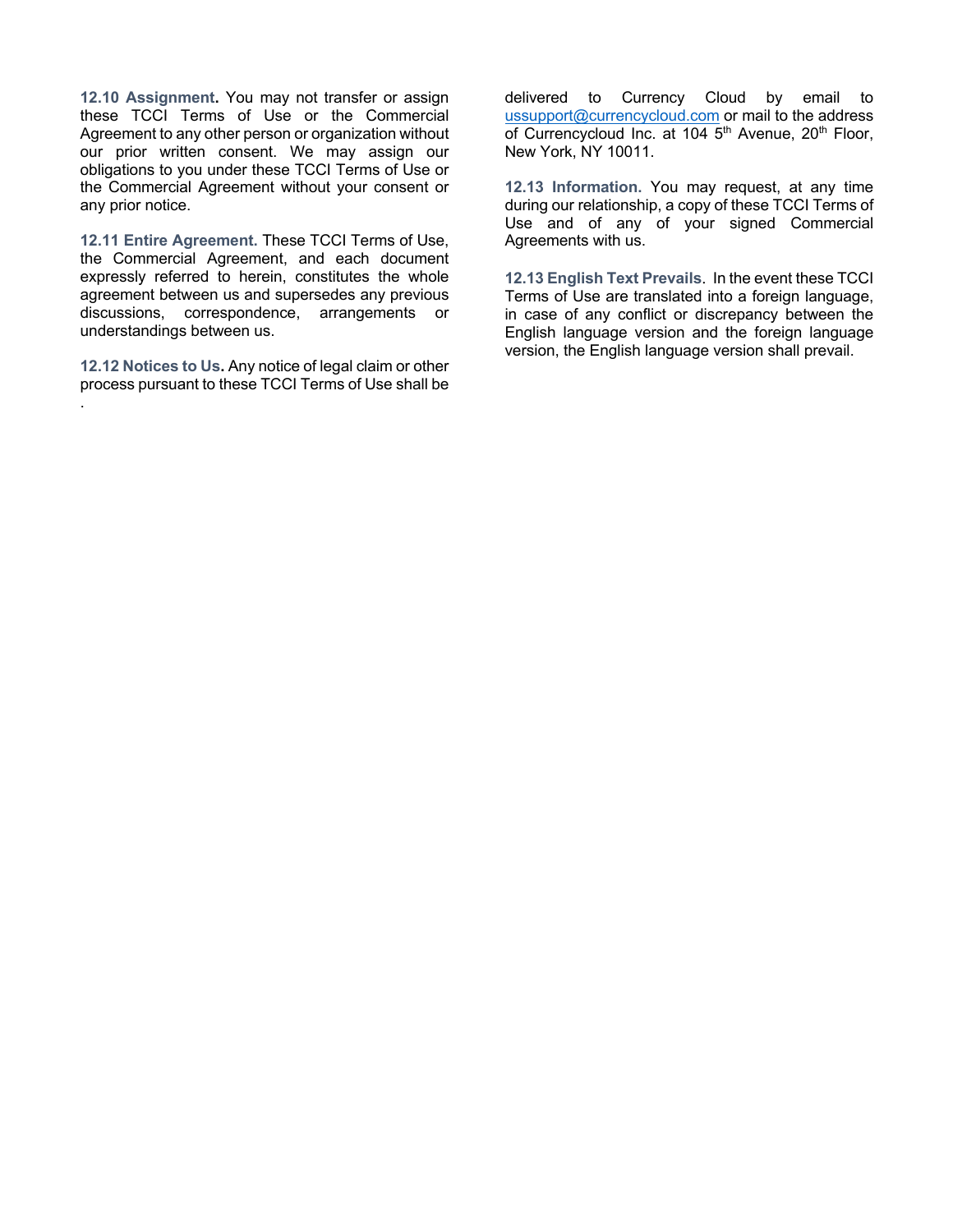## **SCHEDULE 1 – The TCCI Service**

## **1. Description of the TCCI Service.**

The TCCI Service is a funds transfer and settlement service that enables You to: (1) directly transmit to TCCI, from your USD bank account held in the United States, USD funds for onward transfer by TCCI to be settled in USD to your Global Account; and/or (2) receive payments in the United States in USD through TCCI as your duly appointed limited payments agent (as described in greater detail immediately below) and for such funds to be settled in USD to your Global Account; and/or (3) receive payments in the United States in USD on behalf of your Customers through TCCI as their duly appointed limited payments agent (as described in greater detail immediately below) and for such funds to be settled in USD to your Global Account. Any such funds received by TCCI from You or on Your behalf and/or on your Customer's behalf are deemed to be received with the automatic instruction to settle such funds to Your Global Account, in accordance with Section 4, **Settlement**, below. As described further in Section 4, TCCI retains full discretion to refuse the acceptance of any funds for settlement to your Global Account at any time, including, but not limited to, funds received from a Payer on your behalf.

## **2. Payers.**

**2.1** In the event that TCCI accepts payments on your behalf, you agree and understand that you must provide express instructions to your Payers to use their own bank or similar financial institution to send funds to TCCI. You shall provide Payers with information sufficient for them to understand that their payments are being processed by TCCI on Your behalf, and you shall provide Payers with a receipt confirming receipt of payment when such payment is received by TCCI. Accordingly, in connection with such transactions, you authorize us to act as your agent for the limited purposes of receiving, holding and disbursing to your Global Account such funds received from Payers on your behalf. You agree and understand that the receipt of funds by us from a Payer, pursuant to instructions you have provided the Payer, satisfies the Payer's obligation to you.

**2.2** In the event that TCCI accepts payments on your Customers' behalf, you agree and understand that you must provide express instructions to your Customers who in turn must provide these instructions to their Payers to use the Payers' own bank or similar financial institution to send funds to TCCI. You shall provide your Customers with information sufficient for them to understand that their payments are being processed by TCCI on their behalf, and you shall require your

Customers to provide Payers with a receipt confirming receipt of payment and confirming that the Payer's obligation to the Customer is satisfied when such payment is received by TCCI. Accordingly, in connection with such transfers, you authorize us to act as your Customer's agent for the limited purposes of receiving, holding and disbursing to your Global Account such funds received from Payers on your Customer's behalf. You agree and understand that the receipt of funds by us from a Payer, pursuant to instructions you have provided the Customer, satisfies the Payer's obligation to your Customer.

Furthermore, you agree to include the limited agency appointment acknowledgment set forth in Appendix 1 of this Schedule 1 pursuant to which your Customer acknowledges that receipt of funds by us from a Payer satisfies the Payer's obligation to your Customer.

**2.3** Notwithstanding the limited agency appointment described herein, we reserve the right in our own discretion to reject any settlement received from a Payer (where such transaction is received from the Payer's bank or similar financial institution). In the event such a rejection occurs, You are responsible for obtaining any funds due to you from the Payer directly.

## **3. Funding.**

**3.1** For transactions where we are not acting as your limited payments agent to receive funds on your behalf from a Payer, you will need to fund the transaction yourself by transferring to TCCI funds from your U.S. bank account, using an "ACH Push" (an ACH transaction that you initiate) or domestic wire transfer, or by any other method we specify. No other payment methods are accepted, including cash, mailed check, or electronic check.

• Your payment order will remain inactive until Currency Cloud receives your funds (the "Funding Payment").

If for any reason we do not settle your funds to your Global Account (i.e., the funds transfer is cancelled or refused) then we will promptly return the deposit to the account from which it originated. In the event that we are unable to return the deposit, we will promptly contact you using the most current contact information provided to us by you. In the event that you have registered with us through an Introducer, the Introducer may contact you.

**3.2** For transactions where we are acting as your and/or your Customer's limited payments agent to receive funds on your and/or your Customer's behalf from a Payer, you will need to provide instructions to each Payer on how to transmit his or her funds to us.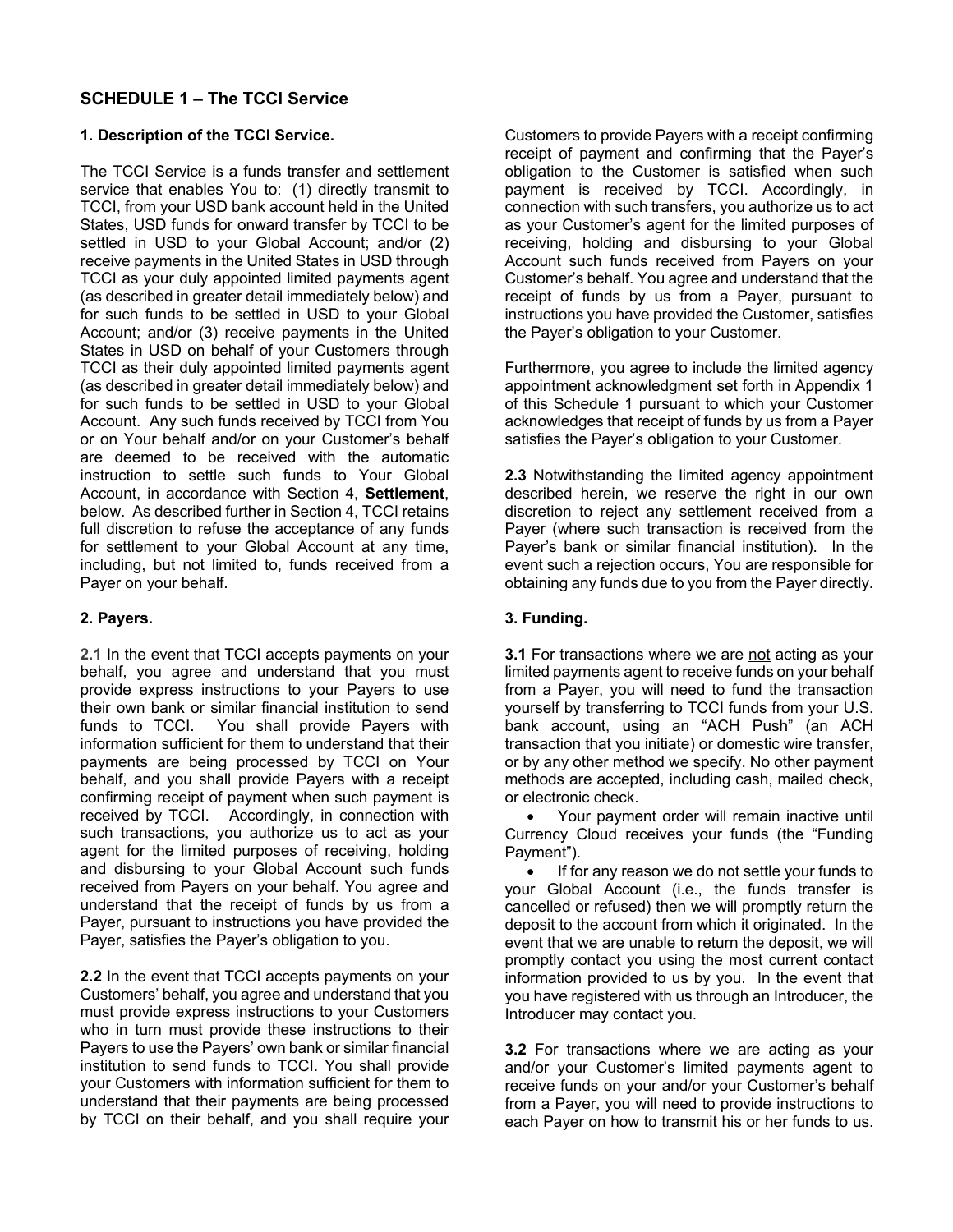Information regarding such instructions will be provided to you in connection with onboarding for the TCCI Service, as applicable, and such instructions may be updated by us from time to time. The Payer will need to fund the payment by transferring funds from his or her bank account, using an "ACH Push" (an ACH transaction that the Payer initiates) or domestic wire transfer, or by any other method we specify. **You are responsible for providing instructions to the Payer so that Payer funds will be received by us. You are solely responsible for any errors or omissions with such instructions.**  You agree and understand that you will include with such instructions to each Payer an explanation that Payer's funds owed to you and/or your Customer are being received by TCCI on your and/or your Customer's behalf, and that the receipt of the funds by TCCI shall be deemed the receipt of funds by you and/or your Customer.

3.3 We reserve the right in our sole discretion to refuse the funding of any transaction. In such instances, we may return the funds to your U.S. bank account or the Payer's bank account, as applicable. The funding of a transaction may be delayed, canceled, or otherwise modified in accordance with our obligations with respect to the sanctions regimes as described in Section 5.2. of these TCCI Terms of Use, as well as our obligation to prevent the TCCI Service from being used for fraud, money laundering, and the financing of terrorism. We, or the Introducer if applicable, will attempt to notify you of any such delay, cancellation or modification (whether in connection with the receipt of funds from your U.S. bank account or from a Payer's bank account on your and/or your Customer's behalf), using the contact information provided as part of your registration, stating (where possible) the reasons for the refusal and whether the problem can be corrected. **You are solely responsible for communicating with the Payer, as appropriate, in the event of any such issue.** We will not notify you of such an instance where to do so would be in violation of applicable law.

#### **4. Settlement.**

**4.1** All funds received by TCCI either from you directly or on your and/or your Customer's behalf shall be swept daily and available the same Business Day (defined immediately below) in your Global Account. You will be informed upon our receipt of funds that such funds have been received, as well as the anticipated timing of the availability of such funds in your Global Account. Such settlements are subject to our discretion and may be delayed, canceled, or otherwise modified in accordance with applicable law, including our obligations with respect to the sanctions regimes as described in Section 5.2 of these TCCI Terms of Use, as well as our obligation to prevent the TCCI Service from being used for fraud, money laundering, and the financing of terrorism. We or the Introducer will attempt to notify of you of any such delay, cancellation or modification, using the contact information provided as part of your registration, stating (where possible) the reasons for the refusal and whether the problem can be corrected. We will not notify you of such an instance where to do so would be in violation of applicable law.

**4.2** You can access the details of all funds received by TCCI from you or on your and/or your Customer's behalf in connection with the TCCI Service, including when such funds are deposited into TCCI's U.S. funds settlement bank account (subject to applicable limitations on such settlements, as described immediately above) through your online Currency Cloud account (or, if applicable, the Introducer's user interface).

**5. Exchange Rates.** For the avoidance of doubt, the TCCI Service will not involve the exchange of funds in one currency for another currency. All funds will be settled to your Global Account in U.S. Dollars.

**6. Cancellations.** Prior to the cut-off time for the transfer of funds from TCCI to your Global Account, you may request that we return funds to you to the account from which such funds originated.You may be charged a fee, which will be disclosed to you at the time of your request for such cancellation. Once we have received funds from a Payer on your and/or your Customer's behalf, in the event that you and you alone decide to return funds or a portion of funds to the Payer, you are solely and independently responsible for doing so. While TCCI reserves the right to return funds to a Payer at TCCI's discretion and in accordance with these Terms of Use, such as in the event that TCCI independently determines that it will not process such a transaction, TCCI will not return funds to a Payer on your and/or your Customer's behalf.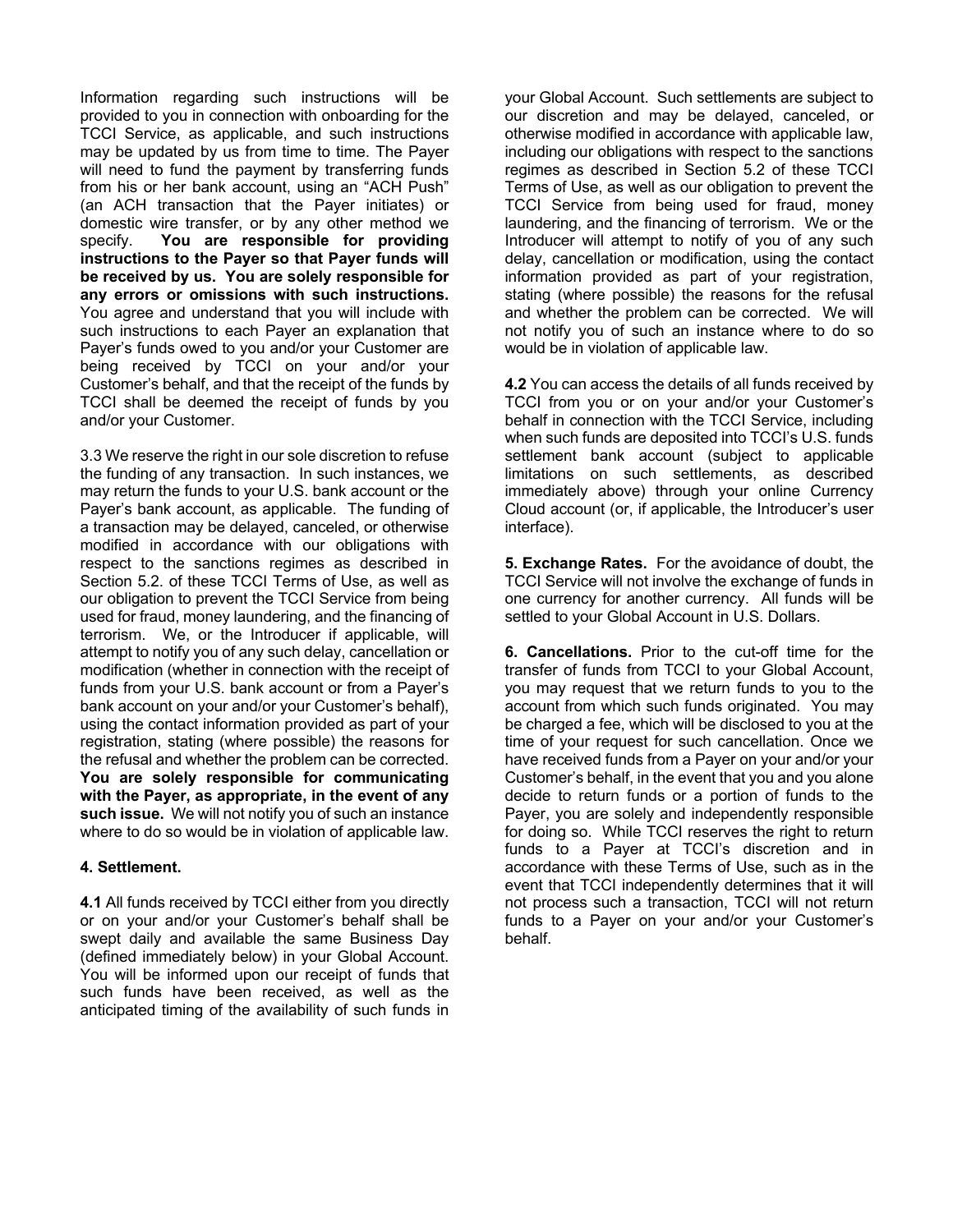## **Appendix 1 – Form of Agent Services Appointment Acknowledgment (To be completed by Customer)**

This ACKNOWLEDGMENT OF AGENT SERVICES APPOINTMENT ("Agent Appointment") is made and entered into between The Currency Cloud Inc., a company incorporated in the state of Delaware, with a principal place of business at 104 5th Avenue 20th Floor, New York, NY 10011 ("Currencycloud"), and you.

Appointment of Agent. You acknowledge and agree that Currencycloud is appointed your agent to receive on your behalf, in a bank account in the United States, funds due to you directly from third parties. Currencycloud shall receive such funds as your agent and shall transmit such funds to [Client name] after which [Client name] shall make these funds available to you. You agree and understand that such funds received on your behalf shall be deemed received by Currencycloud with the automatic instruction to settle such funds to [Client name]. You agree and understand that the receipt of funds by Currencycloud from a Payer ("Payer" means a third party that sends

funds to Currencycloud on your behalf), pursuant to instructions you have provided the Payer, satisfies the Payer's obligation to you.

**Term and Termination. This Agent Appointment shall** commence on the same date on which you agree to this Addendum and shall expire coincident with the expiration of the agreement between [Client name] and you unless terminated earlier by Currencycloud in its sole discretion.

Representation and Warranties. You represent and warrants that you have (i) the full authority to enter into and perform your obligations under this Agent Appointment and (ii) read this Agent Appointment, understand the same, and agree to be bound by all the terms, conditions and provisions of this this Agent Appointment.

Governing Law. Notwithstanding anything to the contrary in your agreement with [Client name], this Agent Appointment shall be governed by and interpreted in accordance with the laws of New York without regard to its principles of conflicts of law, and regardless of your location.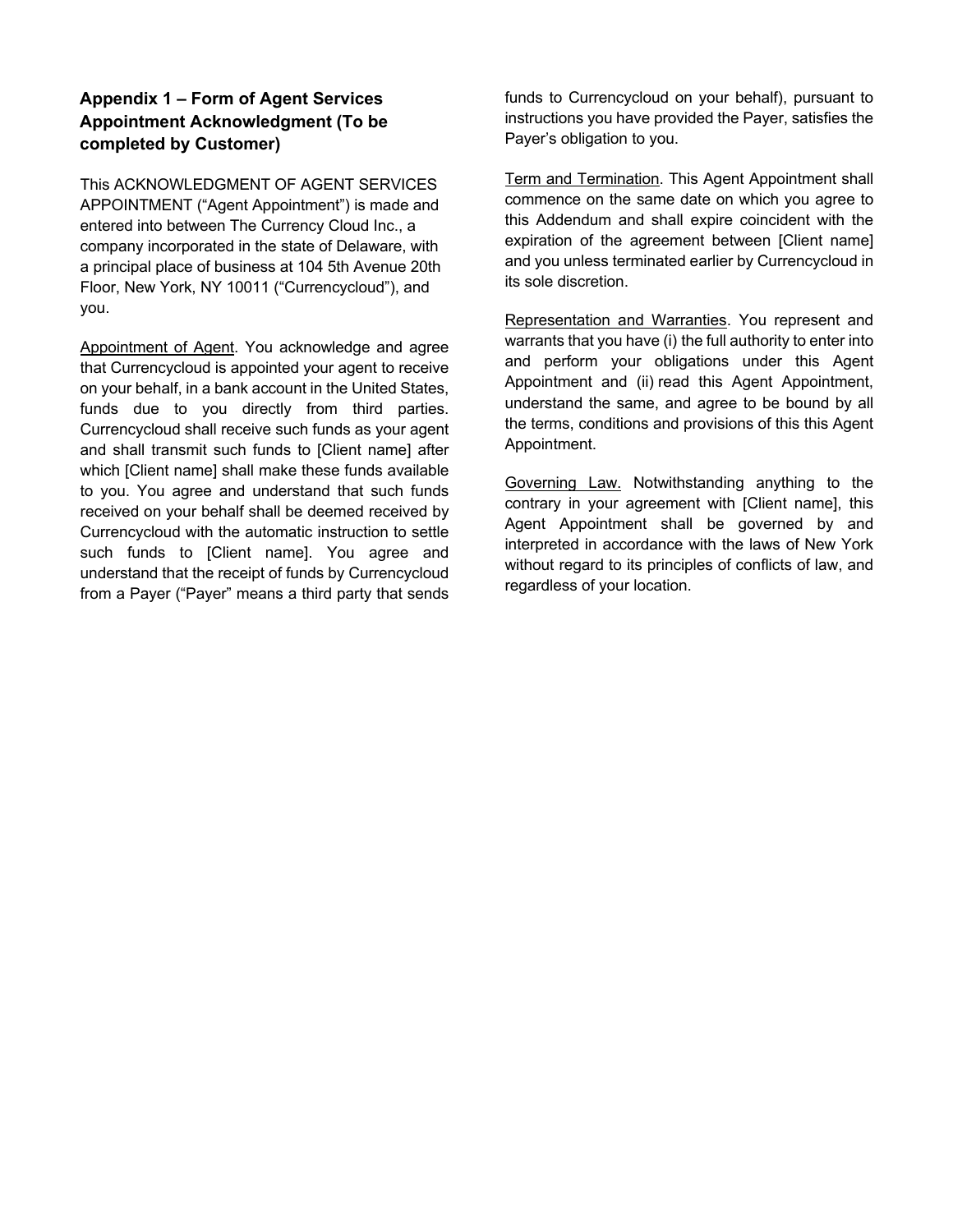## **Schedule: Definitions – TCCI Terms of Use**

"Affiliates" means, in relation to an entity, any person or entity controlling, controlled by or under common control with such entity. An entity is deemed included within the meaning of "Affiliate" even if it qualifies as such after these Terms have been agreed to by a client;

"Authorized Person" means any person authorized by you to give us instructions in relation to the TCCI Service.

"Business Day" means any day, other than a Saturday, Sunday, or federal or New York state holiday on which the offices of our banking partners are open for business.

"Claim" means any claim or controversy arising out of or relating to these TCCI Terms of Use, including any claim against TCCI or Introducer in connection with the TCCI Service.

"Client Help Center" means the information which is available online at http://help.currencycloud.com;

"Client Support" means our client support services.

"Currency Cloud" means The Currency Cloud Group Ltd. and its Affiliates.

"Commercial Agreement" means the agreement between you and us setting out the commercial terms for the provision of the TCCI Service. In the event that you have been introduced to us by an Introducer, then the Commercial Agreement shall be the commercial agreement between us and the Introducer.

"Confidential Information" means confidential information of a party concerning such party's business, plans, customers, clients, technology, services and products, and other information held in confidence by such party, including all information in tangible or intangible form that is marked or designated as confidential or that, under the circumstances of its disclosure, should be considered confidential. Our Confidential Information will include, but not be limited to, the Currency Cloud Technology, and your Confidential Information will include, but not be limited to Customer data including Personal Data. Information will not be deemed Confidential Information if such information: (i) is known to the receiving party prior to receipt from the disclosing party directly or indirectly from a source other than one having an obligation of confidentiality to the disclosing party; (ii) becomes known (independently of disclosure by the disclosing party) to the receiving party directly or indirectly from a source other than one

having an obligation of confidentiality to the disclosing party; (iii) becomes publicly known or otherwise ceases to be secret or confidential, except through a breach of these TCCI Terms of Use by the receiving party; or (iv) is independently developed by the receiving party. The receiving party may disclose Confidential Information pursuant to the requirements of a governmental agency or by operation of law, provided that it gives the disclosing party reasonable prior written notice sufficient to permit the disclosing party to contest such disclosure and it is not itself unlawful to give such notice.

"Customer" means a customer of yours, including without limitation any customer you engage with in connection with the TCCI Service.

"Global Account" means the electronic money account you open and maintain with TCCL, also referred to from time to time as Primary Account and/or Named Account.

"Introducer" means a third party that introduced you to Currency Cloud.

"KYC Information" means Know Your Customer information that will allow us to identify you. KYC Information may include information such as name, physical address, unexpired U.S. government issued photo identification, U.S. Taxpayer Identification number, date of birth, phone number, email address, U.S. Employer Identification Number (EIN), and incorporation number.

"Payer" means a third party that sends funds to TCCI on your or your Customer's behalf.

"Personal Data" means non-public personal information of a natural person.

"Services" means all of the cross-border payment and currency conversion services provided by Currency Cloud.

"TCCI", "we", "us", or "our" means The Currency Cloud Inc.

"TCCI Service" means the payment facilitation service provided by TCCI that enables clients to settle U.S. Dollar funds held in the United States directly to their respective Global Accounts in U.S. Dollars, as well as the funds transfer and settlement service that enables clients and their Customers to receive payments in U.S. Dollars, as well as the ancillary implementation services and KYC checks.